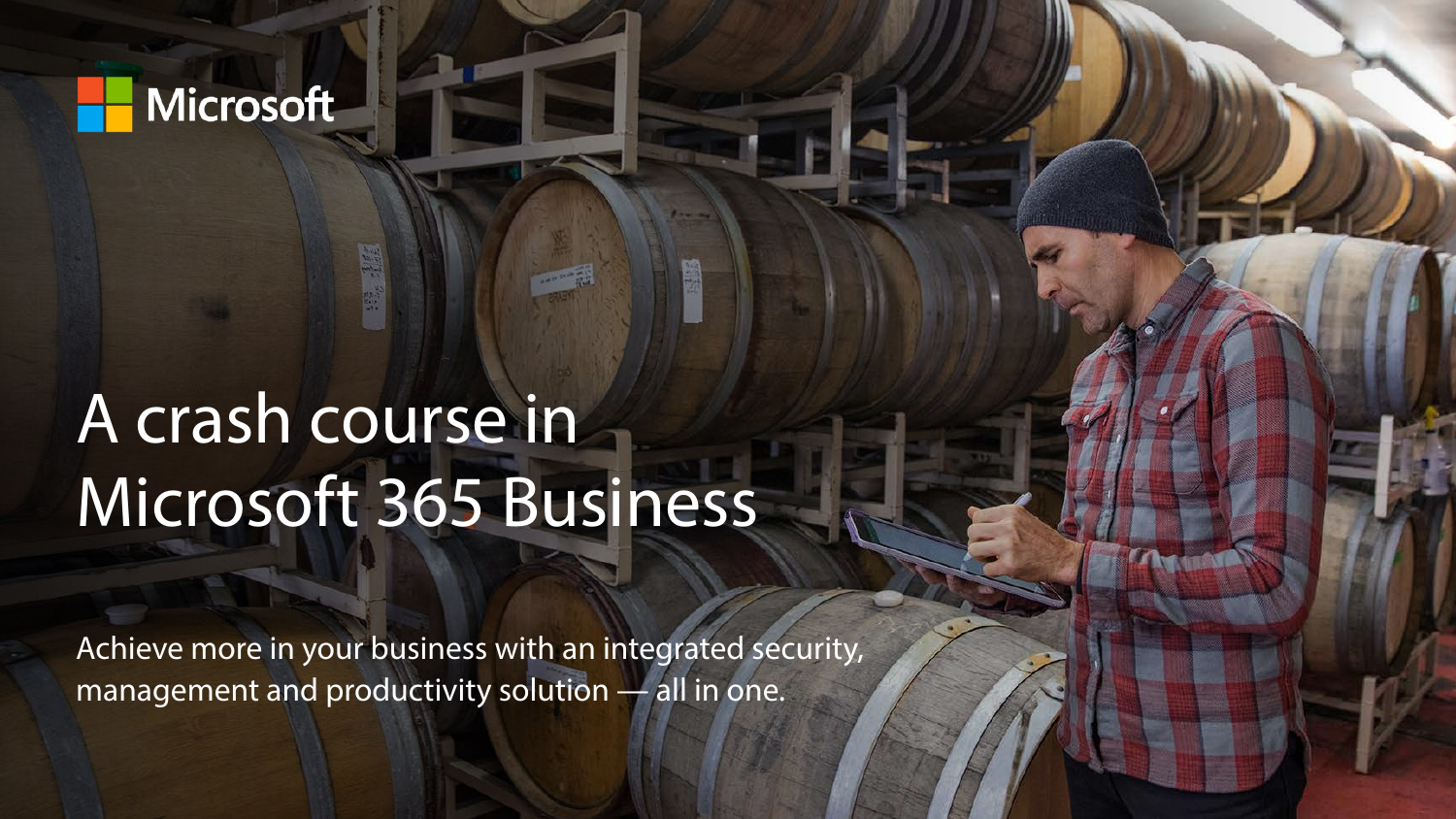

# Introduction

You know that your business's growth depends on everyone delivering their best work, and that means enabling your staff with the collaboration tools they need. At the same time, you must protect your business's vital information, while ensuring your team can access the files and data they need as they work.

Now, for the first time, Microsoft is offering an integrated solution that brings together the productivity of Office 365 with the security of Windows 10. This cost-effective, subscription-based cloud service is built especially for small and midsize businesses like yours. It empowers your team to be productive every day with Office 365, no matter their locations. Plus, you can use Windows 10 Pro to manage controls with automatic updates to securely protect your company's data across devices — all from one simple administrative console.

Your technology needs are taken care of so you can focus on your core business, with the peace of mind that your data is protected, and employees can collaborate, communicate and grow your business without technology roadblocks.

In this e-book, you'll learn how Microsoft 365 Business can improve your business every day —and how to use it so your employees can be collaborative and productive, while your data and devices are protected.

2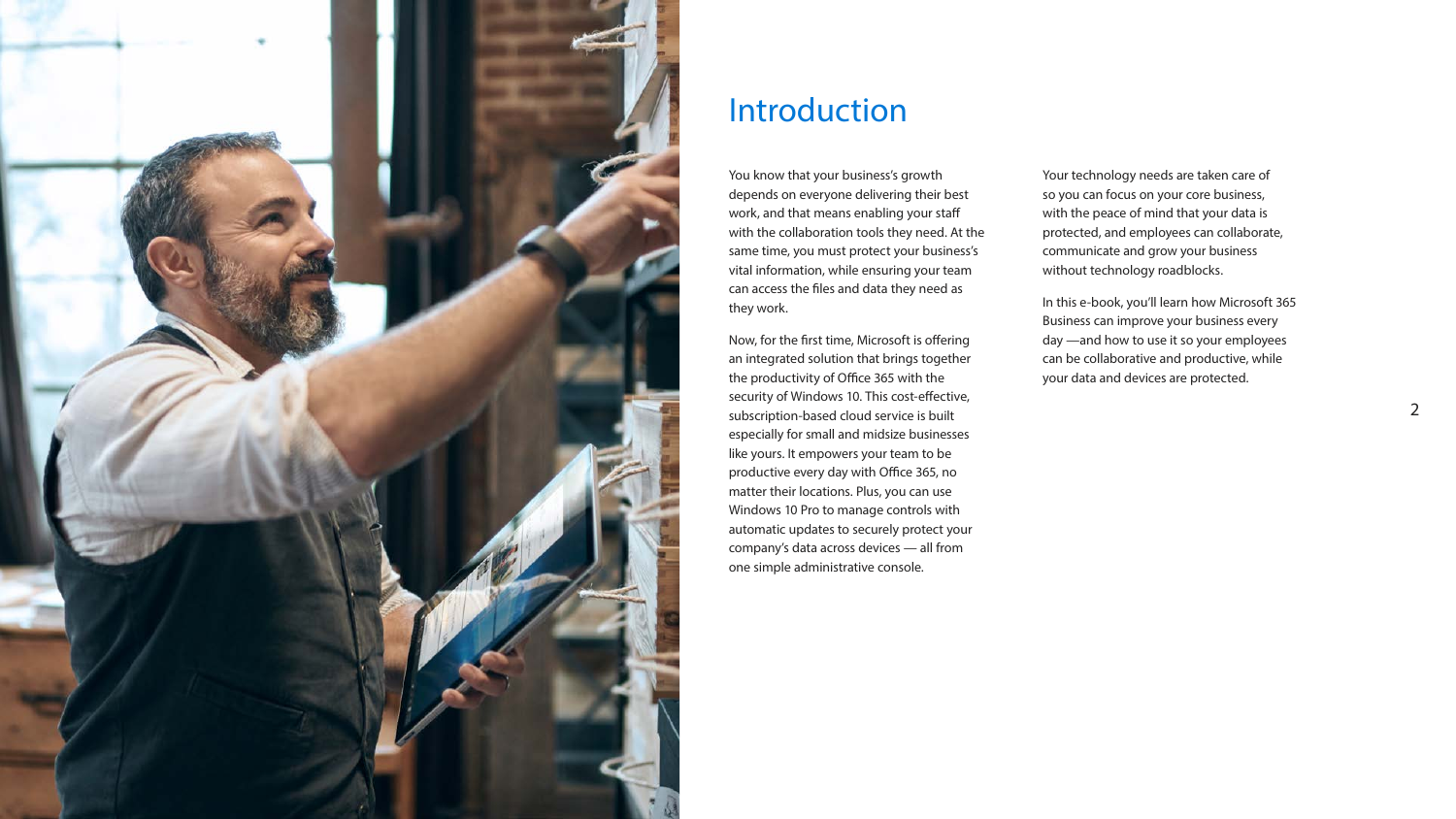#### Scenario 1: Drive decisions with visual collaboration

Getting the right information in front of the right people right now is crucial if you want to serve today's time-starved customers and still make a profit. Whether you're reviewing the latest sales numbers with managers or making a group pitch to a hot lead, presenting information visually in real time improves the experience and gets you to the next step faster. With Teams, part of Office 365, it's easy to schedule an online meeting from Outlook or immediately jump into an online meeting directly from PowerPoint, Excel or Word. You can screen-share, brainstorm on a virtual whiteboard, edit documents in real time, and instant-message with other meeting members to make decisions quickly and keep work moving.

### Scenario 2: Stay productive on-the-go

Opening a new location? Launching a new product line? Gearing up for a holiday rush? When your workers need to collaborate, they can streamline their efforts and stay in sync, wherever they may be working. SharePoint team sites provide a set of tools integral for collaboration, including (via Outlook) a group calendar, a Planner for task management and a group inbox. Teams can access a common set of files stored in SharePoint, and customize their team sites to highlight the most relevant files, resources and content. Adding or removing members updates the team site's permissions automatically in both SharePoint and Outlook, so information is securely shared with the right team members — all without users having to call you or an IT resource for help. Put simply, with Microsoft 365 Business, teams are empowered to build collaboration spaces as needed.

### Scenario 3: Stay a step ahead

Information isn't much use when you can't find it — and looking for it wastes too much time. OneDrive for Business can help your employees find what they need. They can easily save email attachments from Outlook to OneDrive, and search files and folders across any of their devices. OneDrive even uses optical character recognition (OCR) to search images and PDFs. They can preview 270+ common file types, including images, PDF, Photoshop, Illustrator and Visio, and stream videos directly from OneDrive helping them find what they need quickly without filling their devices with unneeded files. Looking for an older version of a file? Right-click on a file for a history of up to 25 versions. Wherever your employees might be working, they will have access to these search and discovery features.



# Achieve more together

Create, connect and collaborate with people inside and outside of your company.

Avoid versioning issues caused by passing files back and forth via email.

- 1. Save an edited file in OneDrive.
- 2. Open a new email in Outlook, and select "Insert" and "Attach file." Then, select the file you want to send from recent files saved in OneDrive.
- 3. A OneDrive link will be attached. Click on that link to "Change permissions" for added security to allow only the recipient or people in your organization to edit or view the file.

Because a OneDrive link is attached, files are kept out of your inbox and everyone works from the most recent version saved in the cloud.

| 144<br><b>Market</b><br><b>Coast Bandy</b><br><b>COMPOS</b><br><b>Barcattac</b>                                                                                                                                      | $\mathbf{u}$<br>٠<br>Art star School<br>Allan C. Mayer C. B. | <b>Salesman Contract Bank Co</b><br><b>Sept 2</b><br>-<br>m<br><b>September</b><br>----<br>$-1$<br><b>Contractor</b><br>$\sim$                                                                                        | <b>Telephone Bengaline</b><br>New Christophe purpose to a<br>$-$<br>$\sim$<br>$\sim$<br>Little Koon.<br>11                                                | <b>SCALDANT</b><br><b>SCALE</b><br>Created Box - Third or Inde 11<br>Killedgare<br>all models out of theself built- | ٠<br>The president of<br>(Claims)<br><b>RI-lockert</b><br>TO ANGELES AND                                                        |  |
|----------------------------------------------------------------------------------------------------------------------------------------------------------------------------------------------------------------------|--------------------------------------------------------------|-----------------------------------------------------------------------------------------------------------------------------------------------------------------------------------------------------------------------|-----------------------------------------------------------------------------------------------------------------------------------------------------------|---------------------------------------------------------------------------------------------------------------------|---------------------------------------------------------------------------------------------------------------------------------|--|
| <b>ISBAN TT</b><br><b>Senior metrop</b><br>Dealership Market<br><b>STATISTICS</b>                                                                                                                                    | $\sim$<br>3.5<br>÷<br>and .<br>Total Color                   | <b>Greenly family</b><br><b>Books Linkedo</b>                                                                                                                                                                         |                                                                                                                                                           |                                                                                                                     |                                                                                                                                 |  |
| <b>Explanation</b><br>$mass-81$<br>Builty 1<br>Spring German<br><b>Singled Select</b><br>Robert.<br>Change 1<br><b>Executive Rent</b><br><b>SAN BOAT</b><br><b>Similar</b><br><b>STORAGE</b><br>ment colour<br>Empty | di administrativa<br>kal that begins to site count a         | <b>Market Ave. Track</b><br><b>CARD AT AN ADDRESS</b><br>to them.<br><b>Garrisounder</b><br>detects an Conter<br>T. Hanne Installation 11<br>* Jack Fack<br>M. Jan W.<br>A. Great Moderat<br>100<br>70 km<br>TO SALEM | Aspena Tar-Adr-<br>Mores (planet<br>Durance Sy 18<br>hipping Calvi Free<br>Resignation Ford Active<br>terested Ltd Tree<br>and an other and of policinals |                                                                                                                     |                                                                                                                                 |  |
| Drillin Arrivan (D)                                                                                                                                                                                                  | $\frac{d}{dt}$                                               | one via<br>ma many shirt and similar states com-<br>lisher those sensitives also in a set available<br>for lating \$700 faces wouldnesd the Austi-<br>take to go is about us report to continue code it               | <b>ALL AFF</b>                                                                                                                                            |                                                                                                                     | the longitudes. Face ranks, FacePlastravia<br><b>TO party at the Control of the Con-</b><br><b>Place/acts Muscle/ List 21.6</b> |  |

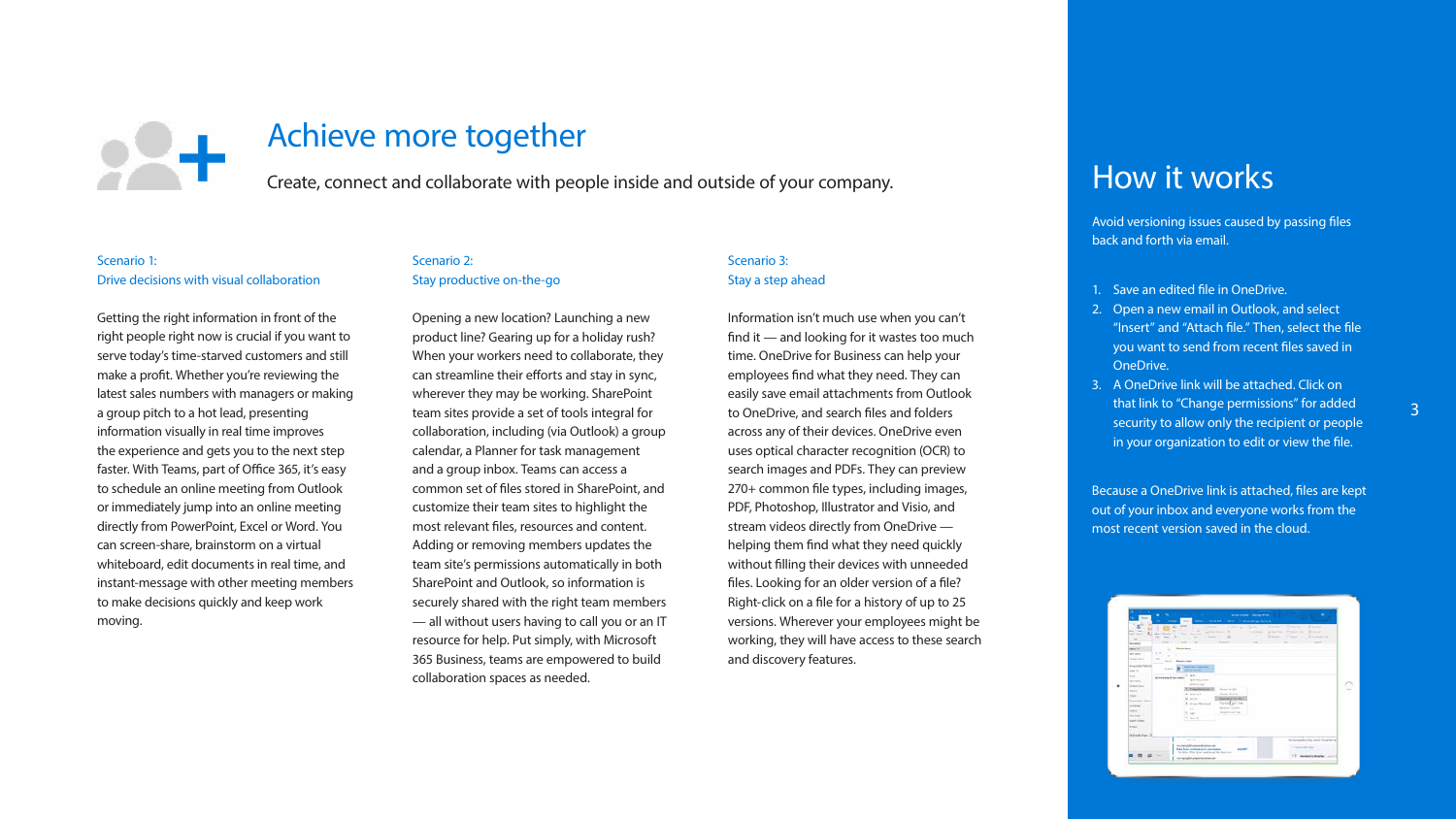"We have associates across the world working different shifts, different times, even in different languages and Teams allows them to all connect and collaborate pretty effortlessly. Teams is a way to combine all of your communication channels you've had in the past into one modern experience."

Brian Gillespie, Director of Technology, Analysis, and Alignment at Cerner

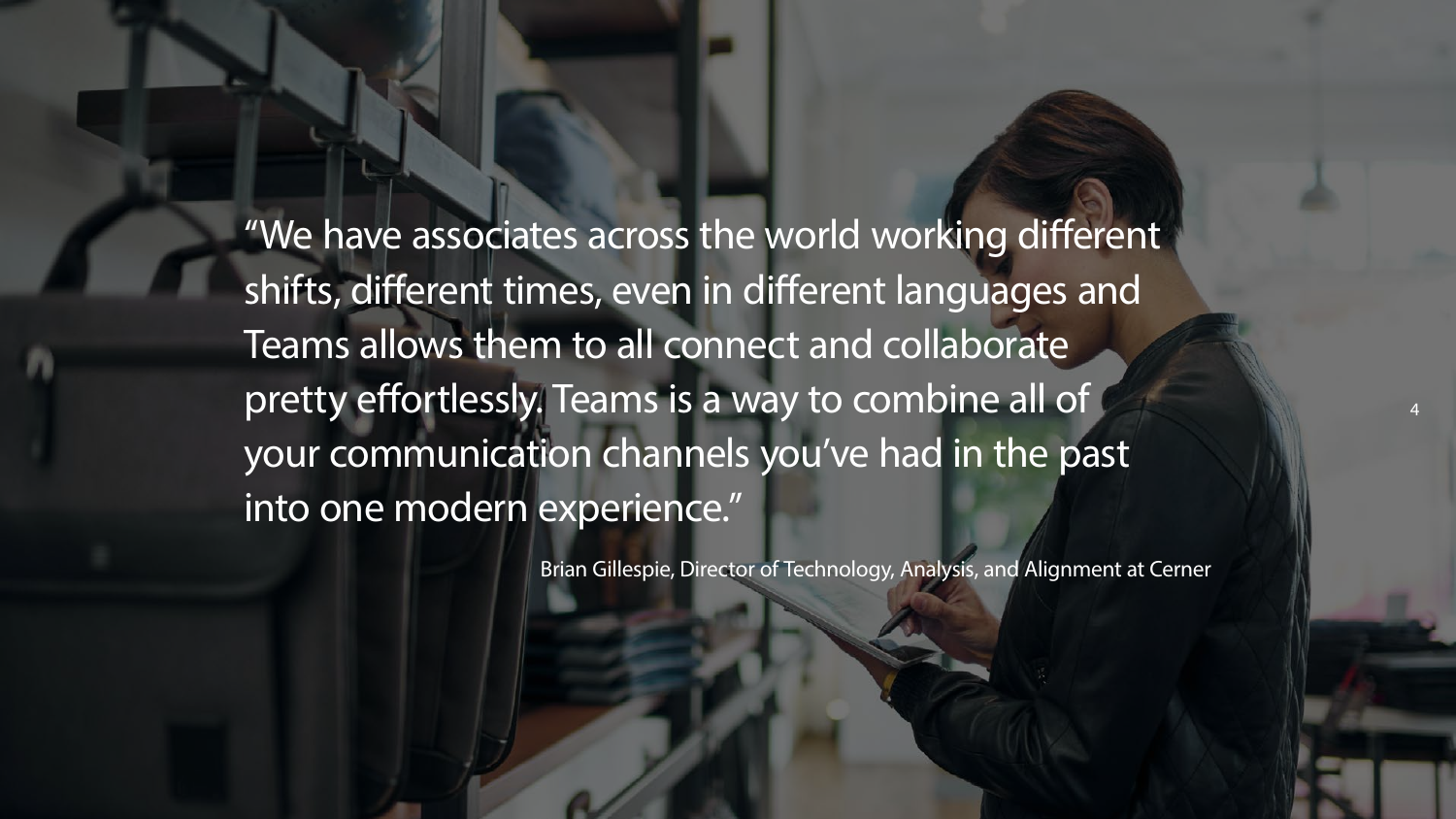#### Scenario 1: Stay connected even offline

Microsoft 365 Business keeps your team in touch and productive on-the-go on any Windows, Mac, iOS or Android device — and you can even auto-sync after working offline on a laptop. Let's say one of your employees is traveling to meet with a distributor. With Exchange Online and Outlook, she can communicate in real time while on the ground. But even in the air, she can still read and respond to emails sent before her flight, review and set calendar appointments, and access contacts stored on her device. Once her device reconnects, her emails are sent automatically, her calendar is updated, and she's back in "real time."

### Scenario 2: Sync files automatically

Mobile access also works for Office productivity apps, such as Word, Excel and PowerPoint. Imagine creating a document on your desktop, making edits on a smartphone while waiting for an appointment and finishing it on your laptop at home. Each time, employees pick up right where they left off. Thanks to OneDrive, files stay synced so employees have access to the latest version of each document, no matter where they are, allowing every user to work remotely. And sharing files is easy: Employees can share files or folders with specific people, send links that enable access inside or outside your organization, and easily view and modify the permissions they've granted.

Scenario 3: Create and collaborate anywhere

With Office 365, co-workers can collaborate on the same documents at the same time. Let's say you and a key manager are putting the finishing touches on a sales presentation that must be delivered in an hour. You're in Seattle, and he's in San Francisco. You jump on a Teams video call, and each of you opens the document saved to OneDrive on your devices. As you review the document, you can quickly make decisions and edits together, rather than laboriously swapping versions back and forth via email.



# Anywhere it matters

Enable your people to be productive anywhere, on their favorite devices.<br>  $\blacksquare$  How it works

Need to talk in real-time about a document, spreadsheet or presentation?

- 1. From Word, Excel or PowerPoint, select "File" and then "Share."
- 2. Select "Present online" and then click the "Present" box to open a new Teams meeting. Your document will automatically open in the Teams meeting and your screen will be shared.
- 3. In Teams, select the "Invite more people" icon. As you type your colleagues' names, you can even see if they're already in another Teams meeting or when they were last online.

|         | Θ                         |                                                                                                         | and development and<br>$\sim$ |  |
|---------|---------------------------|---------------------------------------------------------------------------------------------------------|-------------------------------|--|
|         |                           | Share                                                                                                   |                               |  |
|         | E                         | Of Siesletter February final is the cent Orbits<br>The Siesletter Schwarzen<br>The Siesletter Schwarzen |                               |  |
|         | E                         | State                                                                                                   | 5<br><b>CONTRACTOR</b>        |  |
|         | ۰                         | <b>Then sell finals</b>                                                                                 | <b>A Done who were to do</b>  |  |
|         | <b>base</b><br><b>Hop</b> | me.                                                                                                     | Ψ<br><b>Sauce</b>             |  |
|         |                           | power Continue                                                                                          |                               |  |
| $\cdot$ | H                         | <b>Card in reset through</b>                                                                            |                               |  |
|         |                           | <b>B</b> Parados                                                                                        |                               |  |
|         |                           |                                                                                                         |                               |  |
|         |                           |                                                                                                         |                               |  |
|         |                           |                                                                                                         |                               |  |
|         |                           |                                                                                                         |                               |  |
|         |                           |                                                                                                         |                               |  |
|         |                           |                                                                                                         |                               |  |



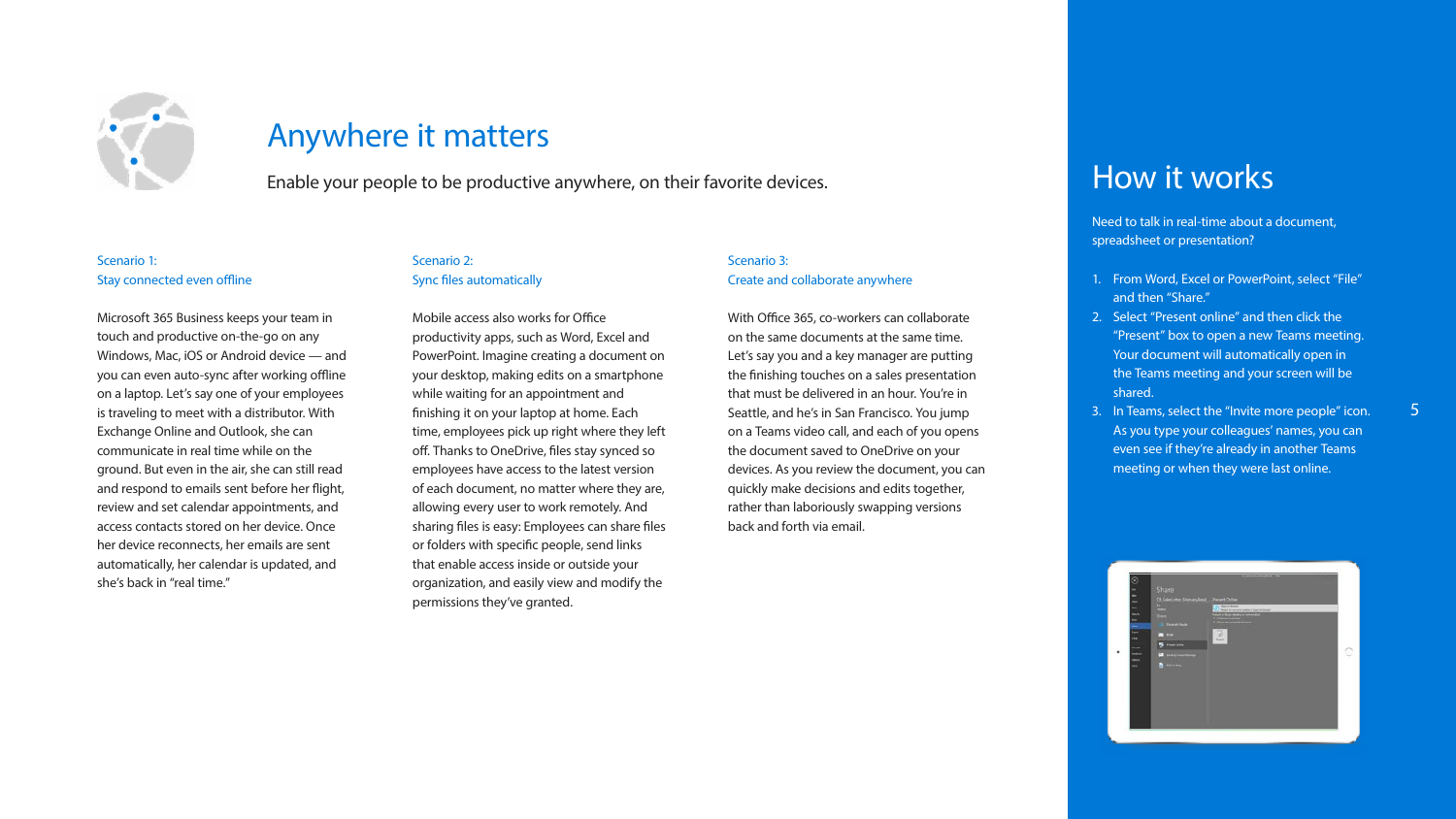### Scenario 1: Reduce your security risk

Microsoft 365 Business includes all the security features of Windows 10 Pro, including Windows Defender Management Controls, which allow you to manage your security controls within one product. This will help you gain peace of mind with a consistent set of security settings designed for your business. With automatic and universal enforcement of policies, your business's risk profile will be lowered, even across personal devices that employees use for work.



# Always-on security

Help protect your data and devices through one simple dashboard that is always up-to-date.

#### Scenario 2:

Protect devices and data from security threats

Microsoft 365 Business is built with enterprise-grade security in mind, but at a price your business can afford. Each user automatically receives all the latest security updates from Office 365 and Windows 10, ensuring that your business's data is protected across devices against every new threat, from malware to phishing to ransomware — and business information is confined to Office apps. For example, if you outfit your employees with Surface devices and Microsoft 365 Business subscriptions, they'll be able to work and collaborate onthe-go, with no trade-off for security.

The next time the end user logs in to an Office app on that device, they will be notified your company data has been removed. The same state of  $\sim 6$ 

| <b>Model D</b>                               |                                                 |                   |                                                                                                                                                                                                                                                                                                                                                                                                                                                                            |                                                                         |                                       |
|----------------------------------------------|-------------------------------------------------|-------------------|----------------------------------------------------------------------------------------------------------------------------------------------------------------------------------------------------------------------------------------------------------------------------------------------------------------------------------------------------------------------------------------------------------------------------------------------------------------------------|-------------------------------------------------------------------------|---------------------------------------|
|                                              |                                                 |                   | <b>B</b> toxicus company data                                                                                                                                                                                                                                                                                                                                                                                                                                              |                                                                         |                                       |
| B" Second Car                                | $+ - - + -$                                     |                   | party.<br>$-1$                                                                                                                                                                                                                                                                                                                                                                                                                                                             | 2                                                                       |                                       |
| all company of                               | of the company of                               | a sa              | $\frac{1}{2} \left( \frac{1}{2} \right) \left( \frac{1}{2} \right) \left( \frac{1}{2} \right) \left( \frac{1}{2} \right) \left( \frac{1}{2} \right) \left( \frac{1}{2} \right) \left( \frac{1}{2} \right) \left( \frac{1}{2} \right) \left( \frac{1}{2} \right) \left( \frac{1}{2} \right) \left( \frac{1}{2} \right) \left( \frac{1}{2} \right) \left( \frac{1}{2} \right) \left( \frac{1}{2} \right) \left( \frac{1}{2} \right) \left( \frac{1}{2} \right) \left( \frac$ | $\frac{1}{2}$                                                           | <b>THEFT</b><br>- 19                  |
| 27 Southern<br>1 construc-                   | the former dealer<br>at the company of the same | $-1 - 1$<br>$-11$ | $-$ 00114 1440<br>$-$ 05-e7919).                                                                                                                                                                                                                                                                                                                                                                                                                                           | The paint of the top fillings ship.<br>The same of the same filled with | <b>CONTRACTOR</b><br><b>Distances</b> |
|                                              |                                                 | $-1$              | 1.2 Mod-mod                                                                                                                                                                                                                                                                                                                                                                                                                                                                | The amount discussion in the                                            | <b>House</b>                          |
|                                              |                                                 |                   | 12 Worker                                                                                                                                                                                                                                                                                                                                                                                                                                                                  | The member of the retirement                                            | 151                                   |
| at home                                      | St. Joan Jr.                                    | $+ -$             | [2] madride P                                                                                                                                                                                                                                                                                                                                                                                                                                                              | the president in a street and                                           | $\sim$<br><b>MAY 18</b><br>÷.         |
| of the company                               | the characteristic                              | <b>A SCORE</b>    |                                                                                                                                                                                                                                                                                                                                                                                                                                                                            |                                                                         |                                       |
| (P. Holmsterman)<br>$\beta'$ . In convert-   | Il 1999 p.m.<br>27. 9.00 to 200 cm              | 1.14<br>1.14      |                                                                                                                                                                                                                                                                                                                                                                                                                                                                            |                                                                         |                                       |
| The Wagner and Chi                           | <b>L. Team and a</b>                            | $-1.14$           |                                                                                                                                                                                                                                                                                                                                                                                                                                                                            |                                                                         |                                       |
| ما المناسب<br><b>CONTRACTOR</b>              | D' News                                         | 11.14             |                                                                                                                                                                                                                                                                                                                                                                                                                                                                            |                                                                         |                                       |
| <b>Contract</b><br>The Committee of the Con- | <b>And Controller</b>                           | <b>START</b>      |                                                                                                                                                                                                                                                                                                                                                                                                                                                                            |                                                                         |                                       |
| (F1) Service commercials                     | To all Process                                  | $-11.14$          |                                                                                                                                                                                                                                                                                                                                                                                                                                                                            |                                                                         |                                       |
| a content                                    | Е<br>and the company of the                     |                   |                                                                                                                                                                                                                                                                                                                                                                                                                                                                            |                                                                         |                                       |
|                                              | <b>Billian</b>                                  |                   | <b>Comment</b><br><b>Contract</b>                                                                                                                                                                                                                                                                                                                                                                                                                                          |                                                                         |                                       |





### Scenario 3: Control access to your data

Even when your business's data is out of your hands, you can still easily protect it. If an employee leaves your company, loses a phone while traveling, or has a laptop or Surface device stolen, devices and data are automatically protected with built-in encryption. You can easily perform a remote wipe of business data on devices — and even automatically wipe a device that's been dormant a certain amount of days — while leaving personal data untouched. This type of security and control provides the assurance employees need to use personal devices for work, and the protection your business needs.

### How it works

Need to remotely wipe an employee's personal device because they left your company?

- 1. In the Admin Center, click on the Devices card.
- 2. Search for your user to view all their devices.
- 3. Select the device you wish to remotely wipe, click "Remove company data" and "confirm."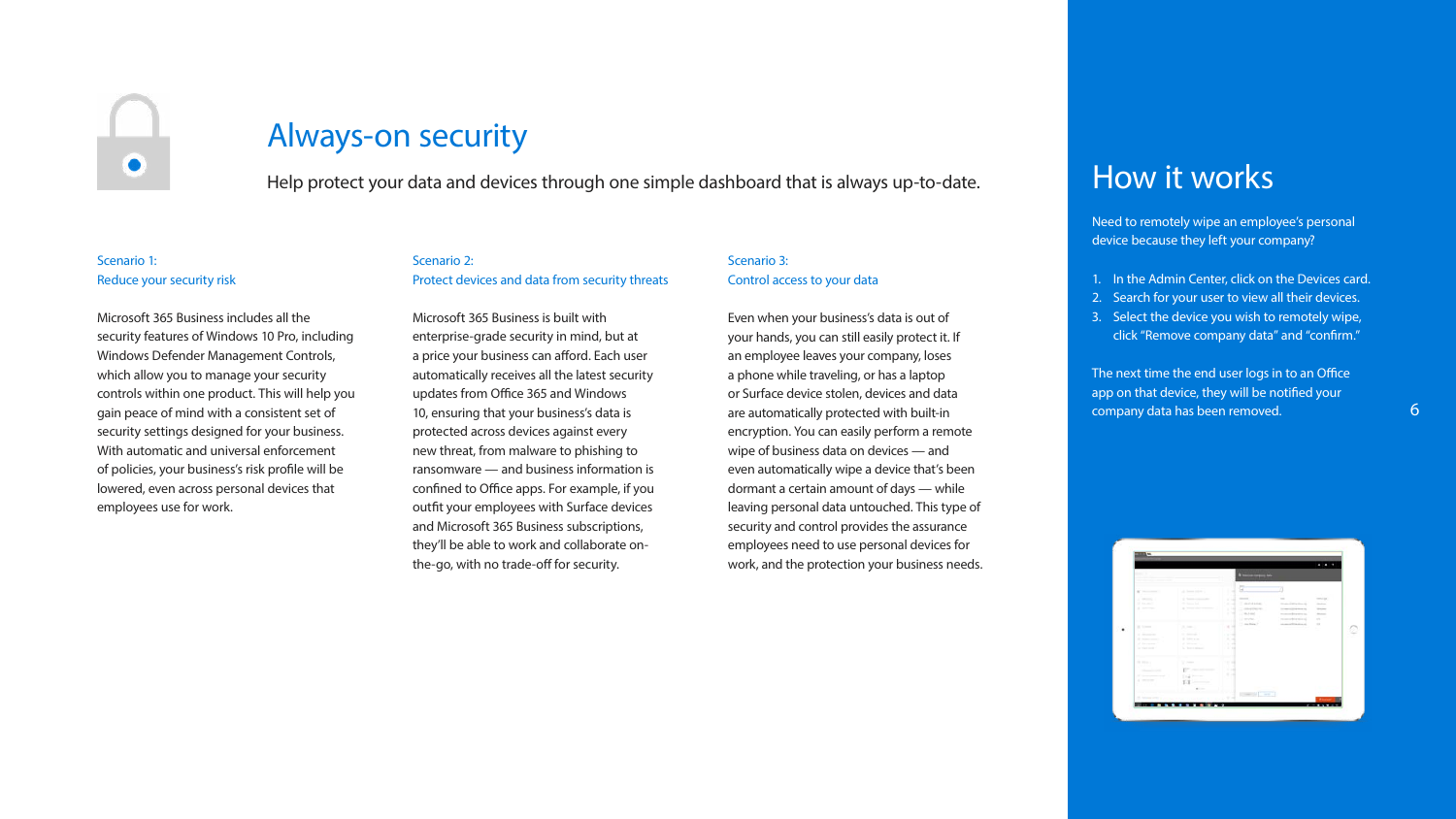"The real advantage of Microsoft Teams is that you're more productive because you don't have to constantly switch between productivity apps. With Microsoft Teams, it's contextually evident when to use the different Office 365 services, like OneNote to organize meeting minutes and SharePoint Online or Microsoft OneDrive for Business to save your document."

Gary Walker, Head of People Digital Tools at Three

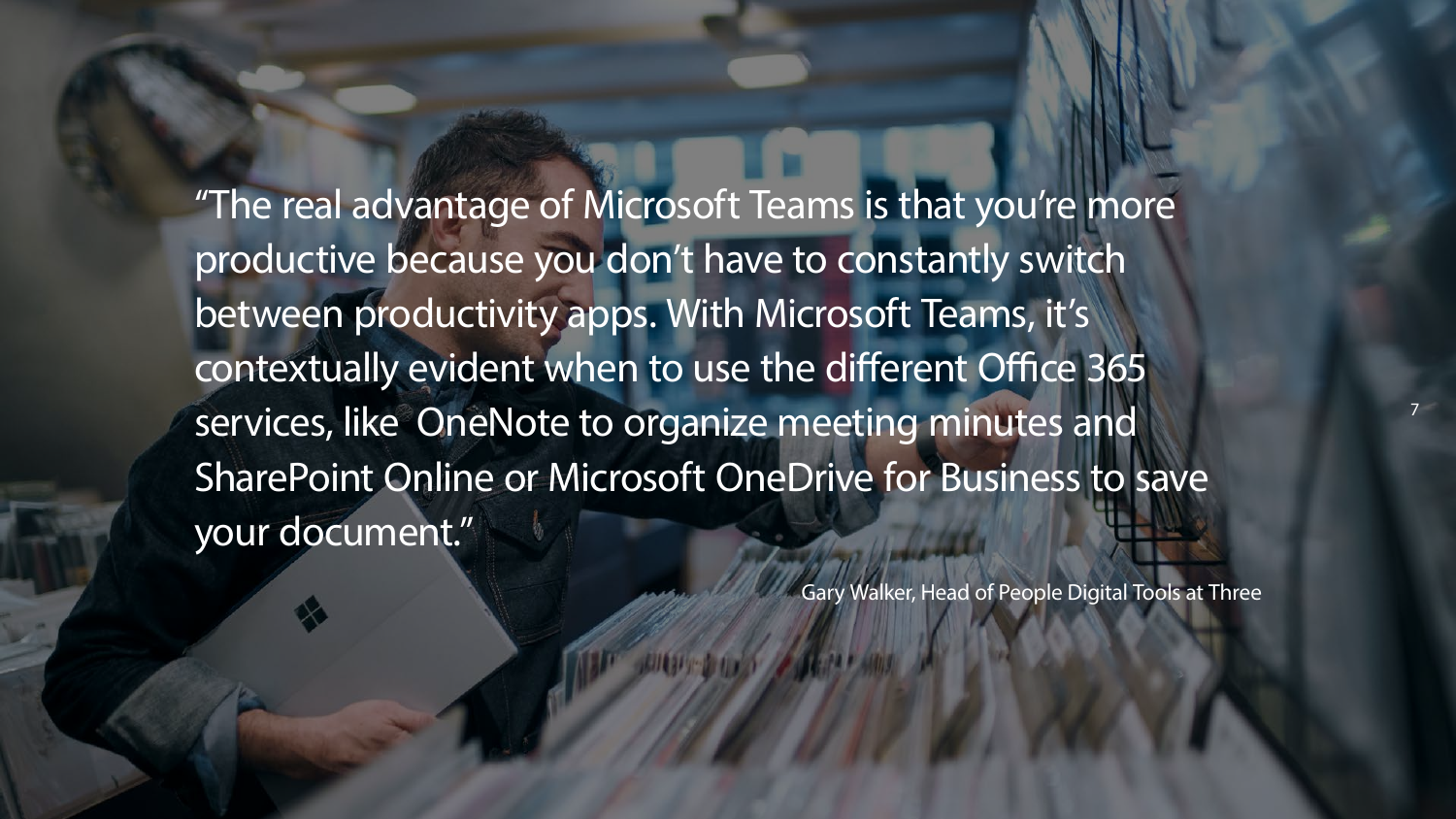### Scenario 1: Manage users and devices with a single console

The Microsoft Admin Console is your control center for Microsoft 365 Business, giving you a single place to configure your company's security policies, and manage devices and apps. The Setup Wizard condenses 45 enterprise-grade security settings into 15 easy-to-understand toggles or pull-down menus. Here, you can set company-wide or group-specific policies for mobile and Windows 10 devices. For example, you can manage access to Office files on mobile devices by requiring a pin or fingerprint, or prevent users from copying content from Office apps into personal apps. On the Windows 10 side, you can ensure Windows Defender antivirus is always active, and keep Windows 10 devices up-to-date automatically. You can even install Office on Windows 10 devices automatically.



# Simplified for business

Manage your IT services quickly and easily so you can focus on what matters.

#### Scenario 2:

Easy employee set-up and deployment

Microsoft 365 makes it simple to set up new staff on their devices, so they can start working quickly. To create a new user, just assign him or her to a security group; the policies that you have set up for that group will be applied automatically. Depending on these policies, when employees log on to their Windows 10 device, their Office 365 apps might be downloaded automatically, and their operating system will be kept upto-date with no effort whatsoever on their part. They can even use their own mobile devices and your company data will be just as secure.

### Scenario 3: Single login for all services and devices

As easy as it is for you to administer your employees' devices and apps, it's even easier for your employees to use them. Microsoft 365 requires just one login for every app, Windows 10 device and service, so your employees can work anywhere from all of their devices, using their favorite Office 365 productivity apps to get things done, safe in the knowledge that security is taken care of.

# How it works

Need different policies for different user types, such as your executive team?

- 1. In the Admin Center, select "Add policy" on the Policies card.
- 2. Name the policy, and select the policy type. For example, select "Windows 10 Device Configuration."
- 3. At this point, you can select different options for this particular team. For example, you may want this user group to be able to download apps from the Windows Store, whereas your warehouse and delivery staff may not have that option.



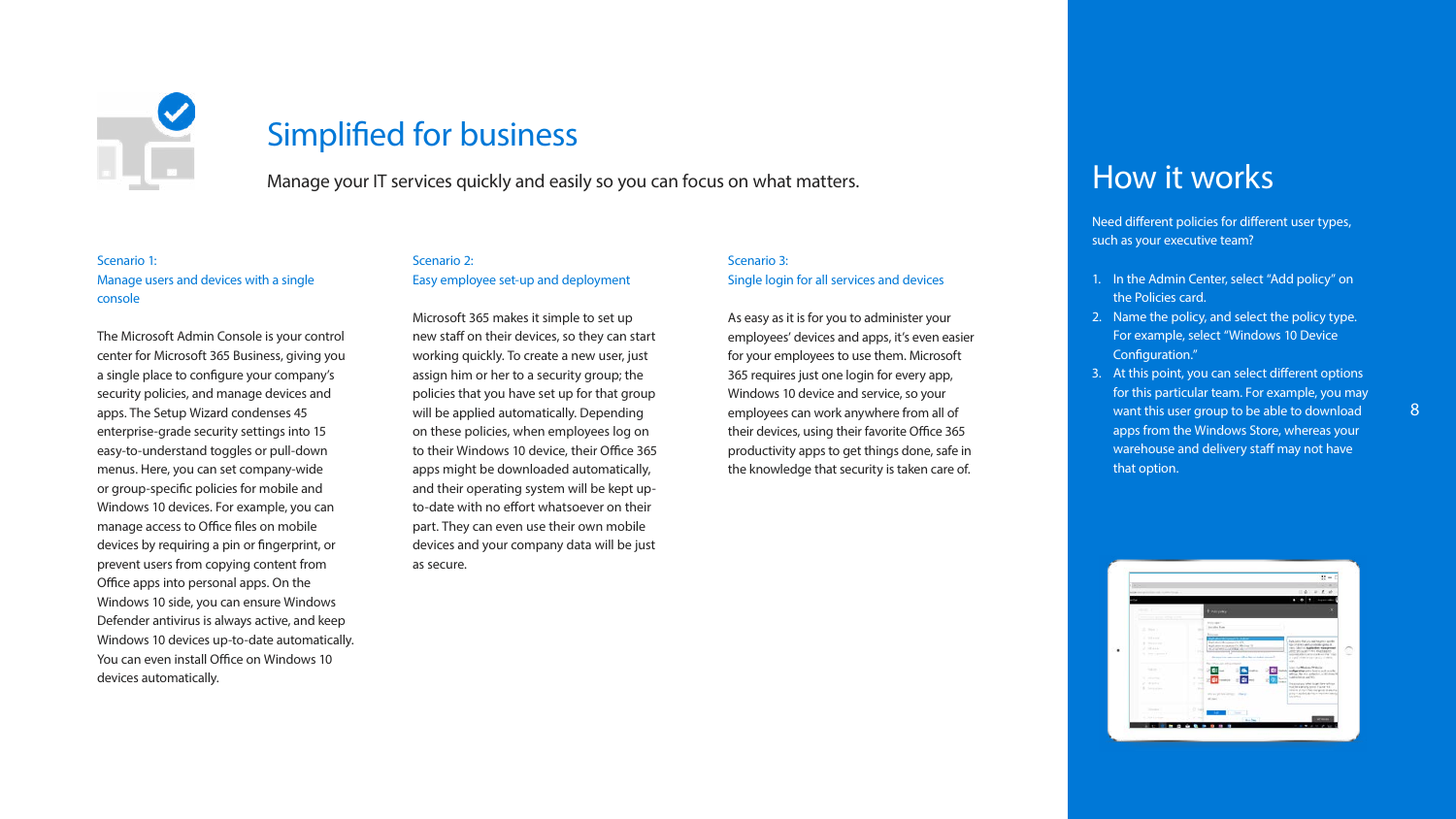Microsoft 365 Business is an integrated solution built especially for small and midsized businesses. It's powered by the productivity apps of Office 365 and the bestin-class security features of Windows 10 to provide the technology you need to run and grow your business:

- The familiar and powerful productivity and communication tools of Office 365, including Word, Excel, PowerPoint, Outlook, Teams, SharePoint and more
- Centralized user, device and app management capabilities previously available only to large enterprises, but on an easy-to-use console for organizations with limited or no IT staff
- Best-in-class security and control

As a subscription service, Microsoft 365 Business has cost-effective pricing, while ensuring that you and your employees are always working with the latest and most secure version of Windows 10 and Office 365. It is designed to be run by you or a trusted partner, so you can save on capital expenses, scale as you grow, and get the IT expertise you need to run your business better.



# Microsoft 365 Business or Office 365: Which solution is right for you and your business?

9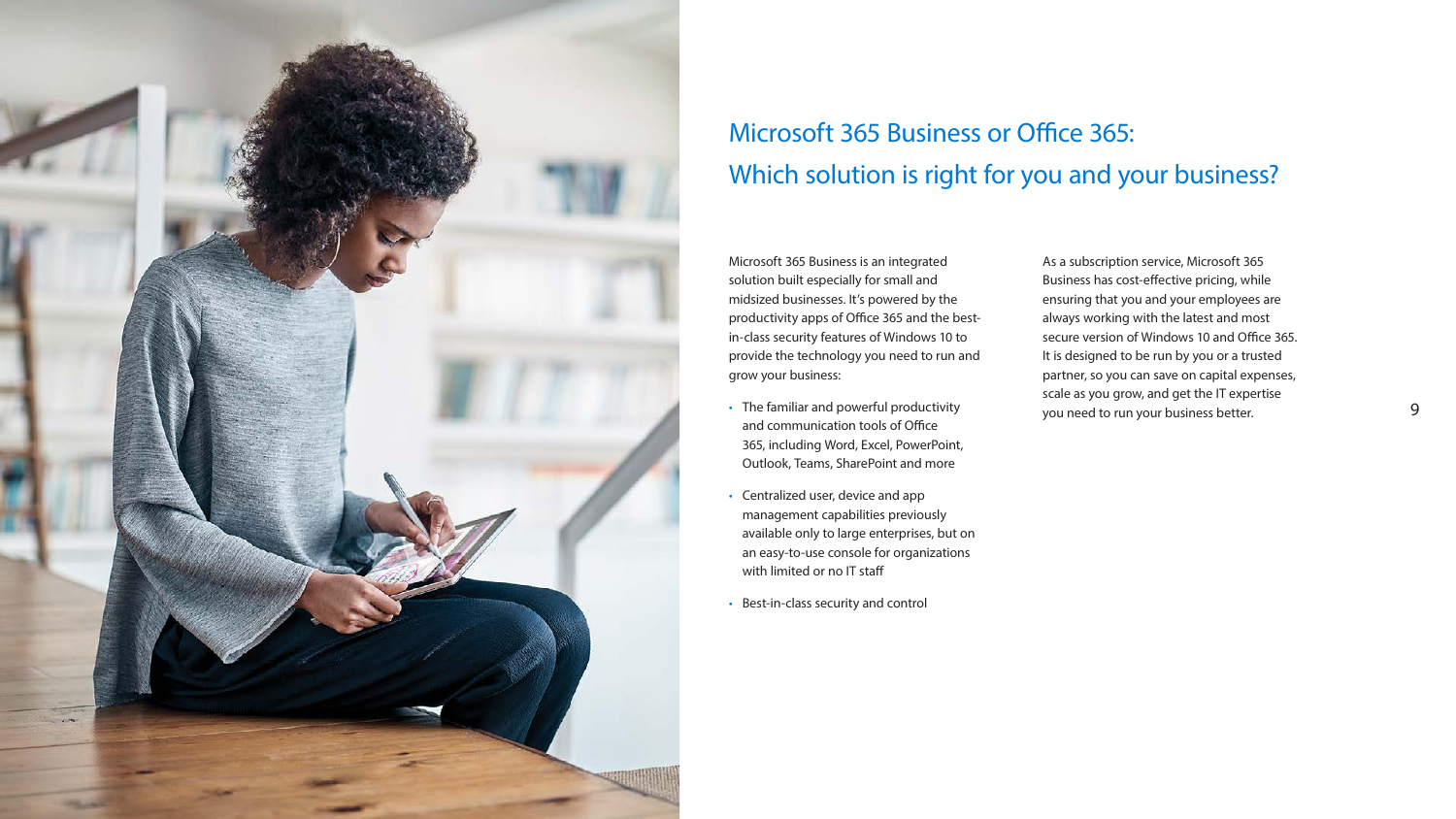How do I get Microsoft 365 Business for my business?

Microsoft 365 Business subscriptions may be purchased through a Microsoft Partner or directly from the [Microsoft 365 Business](https://www.microsoft.com/en-us/microsoft-365/business) website. In choosing whether to purchase direct or via a Microsoft Partner, consider your on-staff capability and if you want to maintain an IT infrastructure.

#### How much does Microsoft 365 Business cost?

Microsoft 365 Business is priced \$20/month per seat, based on an annual commitment, if purchased directly from Microsoft. When purchased through a Microsoft Partner, pricing can vary depending on additional services provided.

Can I combine Microsoft 365 Business with other Microsoft subscription offerings?

Yes, customers can combine their Microsoft 365 Business subscriptions with plans and add-ons from Dynamics 365, Enterprise Mobile + Security and Office 365.

Do all of my employees need a Microsoft 365 Business subscription? Not everyone needs Microsoft 365 Business, although the security and management benefits only apply to those with a Microsoft 365 Business subscription. Standardizing your IT environment will help reduce maintenance and security costs over time. However, it's understandable that you may wish to only update software when you are also upgrading hardware. If you choose a partial deployment of Microsoft 365 Business, determine which of your employees need access to sensitive business data and place them at the front of the line.

What are the hardware and software requirements for a Microsoft 365 Business deployment? Customers who wish to run Microsoft 365 Business in their organization must be running Windows 7, 8.1 or 10 Pro on their current desktops and upgrade to Windows 10 Pro. Customers who use on-premises Active Directory will be required to switch to cloud identity and management as part of

their deployment. Current Windows 10 Pro PCs should be running Creators Update if they have not already done so.

What is the best way to deploy Microsoft 365 Business in my organization? Partner-assisted deployment is the recommended way to deploy Microsoft 365 Business. Your partner is well-equipped to help you understand your options and make the best recommendations for deploying Microsoft 365 Business in your organization. Contact your Microsoft partner and ask for assistance in deploying Microsoft 365 Business.

### Microsoft 365 Business FAQs